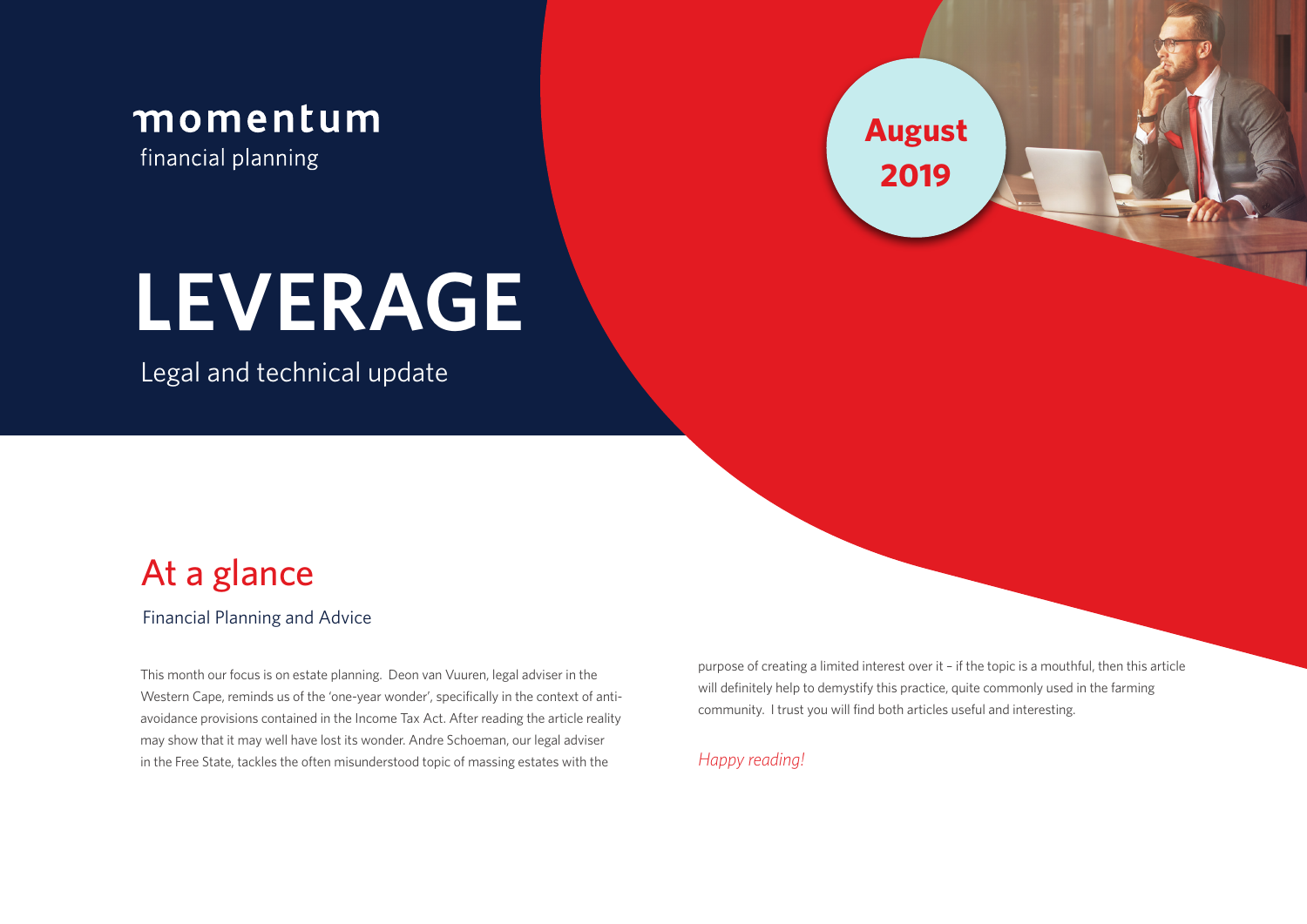## One-year wonders: Off the radar?

By Deon van Vuuren, Legal Adviser, Western Cape

We have all heard of or seen the use of 'term' usufructs in practice (referring to a usufruct being created for a specific term). This article will look at the use of term usufructs and the viability thereof from an advice perspective. The most common would be the so-called "one-year wonder". Recently, the use of this structure has been surfacing more often as advisers seek to rely on the potential estate duty savings it offers.

In the 2009 Budget Speech, delivered by Minister Trevor Manuel, it was mentioned that SARS is aware of the use of term usufructs (specific reference was made to the oneyear wonder) to circumvent estate duty and that they planned to implement measures to counter it. Since then, however, some argue that no steps have been taken to implement the measures as mentioned. It has been proposed that the reason for not implementing the planned measures is that SARS will be receiving the Capital Gains Tax (CGT) when the trust eventually sells the asset with a relatively low base cost (see below for an explanation on the workings of this concept).

Numerous writers, advisers, and specialists have indicated since the 2009 budget that SARS is not fond of the one-year wonder, and planners moved away from the schemes. That being said, the fact that no measures have been taken to counter the structure have caused some advisers to return to this once "taboo" structure.

#### The workings of a one-year wonder

A typical one-year wonder clause in a will stipulate that property is bequeathed to a trust subject to the lifelong usufruct of the client's spouse. Upon the death of the spouse, the usufruct is to roll over to a child of the client for a period of one year where after the trust receives full ownership of the property. The trust thus receives the bare dominium value at the client's passing.

This results in the full value of the usufruct being deducted in the deceased estate of the client as a bequest to the client's spouse in terms of section 4(q) of the Estate Duty Act. There are other tax consequences that advisers might not be aware of, such as the possible Value-added Tax (VAT) implications, CGT implications and transfer duty implications.

Upon the death of the spouse, the cessation of the usufruct that the spouse enjoyed will be calculated by using the factor for a one-year period, which leads to far less estate duty payable than where the usufruct would have ceased in its entirety.

When the usufruct ceases after rolling over for the one-year period to the child, there won't be any estate duty, donations tax, CGT, or VAT payable. However, the trust acquires the property at a base cost equal to the bare dominium value, which will result in more CGT being payable if and when the trust disposes of the property.

The main focus is thus estate duty, while the implications of the other applicable taxes, as mentioned above, are often overlooked.

The other important factor that this structure relies on is that the client's heirs pass away in the order envisaged when drafting his will. Should this not be the case, i.e. the child passing away before the spouse, the entire plan to pay as little estate duty as possible, will fail.

|  |                          | Mr U Fruct owns property of R10 million at time of death.                                                  |  |
|--|--------------------------|------------------------------------------------------------------------------------------------------------|--|
|  | Example: one-year wonder | He bequeaths the property to his trust with the usufruct to his<br>spouse for her lifetime.                |  |
|  |                          | Upon her death, the use will go to his daughter for ONE YEAR<br>ONLY, where after the usufruct will cease. |  |
|  |                          | At the time of his wife's death, the value of the property has<br>increased to R12m.                       |  |
|  |                          |                                                                                                            |  |
|  | Mr U Fruct               | Fixed property - R10m                                                                                      |  |
|  |                          | Section 4(q) deduction iro value of usufruct to spouse - R8 068 716                                        |  |
|  |                          |                                                                                                            |  |

#### Mrs I Fruct (66 anb) Fruct Family Trust

Value of usufruct:  $=$  R<sub>10</sub> 000 000 x 12%

= R1 200 000 x 6,72393 (factor iro life expectancy)  $=$  R8 068 716

Upon her death value of use to daughter is included in her estate as an asset:

 $= R1$  285 776.00

Value of bare dominium: =R10 000 000 – R8 068 716  $= R1931284$ 

#### Mrs I Fruct (daughter)

Value of usufruct:

 $=$  R12 000 000 x 12%

- = R1 440 000 x 0.8929 (factor for 1 year)
- $= R1 285 776$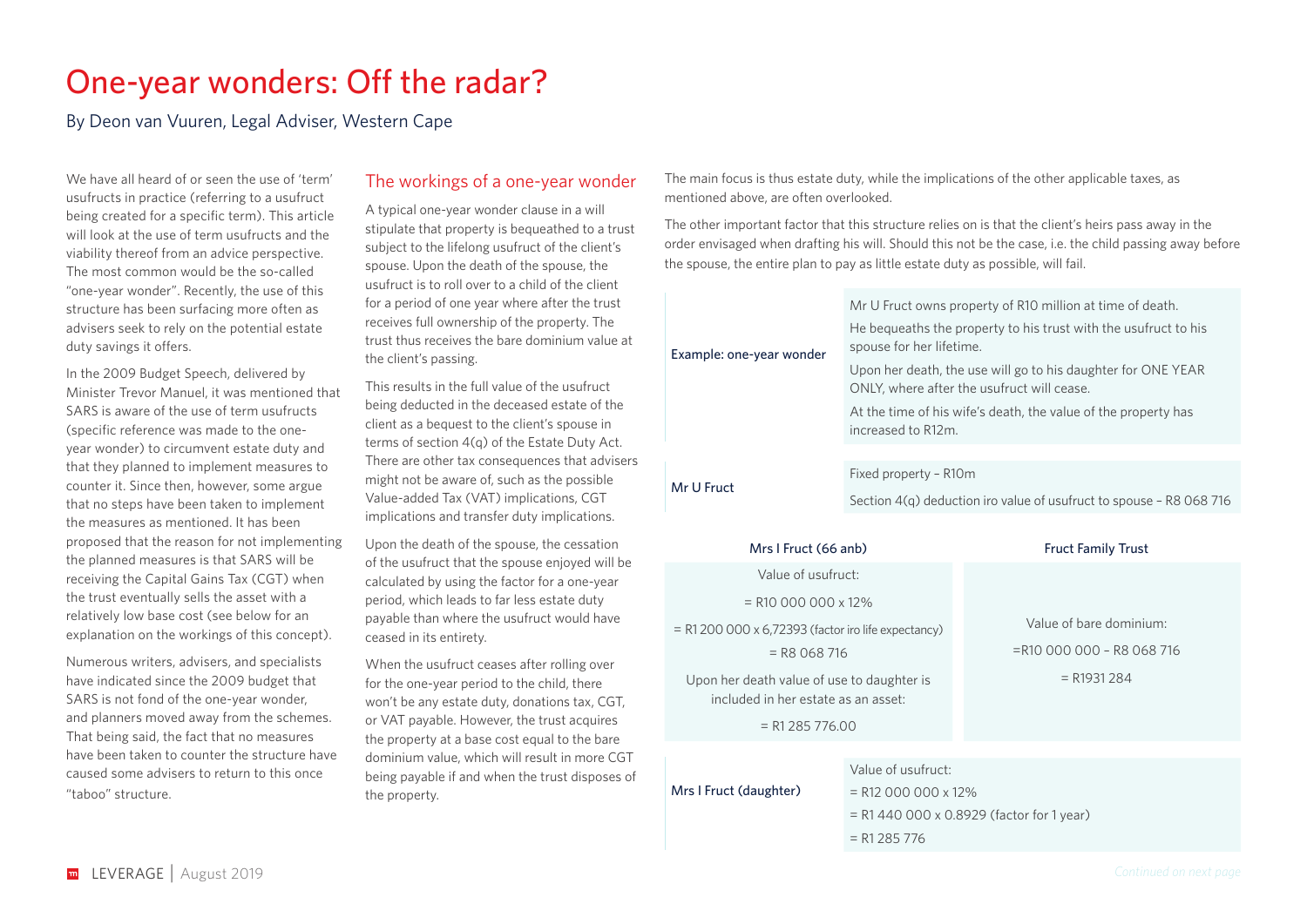#### **Summary:**

- Mr Fruct will enjoy a section  $4(a)$ deduction of R8 068 716 and therefore only R1 931 284 of the property value will be included in his net estate
- Mrs I Fruct will only have an inclusion of R1 285 776 in her estate compared to the R8 068 716 value she received
- The Fruct Family Trust receives the property's bare dominium valued at R1 931 284 and once the one-year use to the daughter has expired, the trust will receive the full value without consequence. However, if the trust sells the property, the base cost will be limited to R1 931 284 and therefore a large CGT bill awaits.

#### **The risk:**

One of the biggest risks in advising on a oneyear wonder to ensure sufficient liquidity in a deceased estate (or implementing life cover to provide liquidity in a client's estate) and relying on the possibility that the one-year wonder will succeed, lies in the fact that – should the structure be regarded by SARS as an impermissible avoidance arrangement – the adviser might be leaving the door open for clients to lodge a claim for losses suffered as a result of his/her advice.

Although there have been instances (very recently) where wills with a one-year wonder have been accepted and the estates properly administered, one might still ask the question, whether it will be permitted in future in view of various comments, reports and case law around the future use of term usufructs after the 2009 budget speech submission.

Advisers who view the 'silence' after the 2009 budget speech (in terms of no legislated measures being forthcoming) as a tacit approval of the structure, might very well be mistaken.

#### **Legislative measures:**

The general anti-avoidance provisions as contained in section 80A of the Income Tax Act gives SARS the authority to deem a tax avoidance arrangement as impermissible if the main purpose was to obtain a tax benefit and it was entered into or carried out in a manner that is not for a bona fide purpose, lacks commercial substance in the context of business, or creates rights or obligations that wouldn't normally be created between persons dealing at arm's length.

Although no direct measures have been implemented, as mentioned above, one has to appreciate the fact that SARS can, based on the wide scope of Section 80A, deem an arrangement such as a one-year wonder impermissible. This creates a massive risk when one needs to rely on the manner in which an arrangement will be dealt with at a particular stage in the future.

#### **Davis Tax Committee (DTC) reports:**

In the first interim report on estate duty of the DTC, it was mentioned that it could not be established how many taxpayers would be subjected to estate duty in South Africa. More importantly, it was stated that it will be useful to determine *"The degree to which current estate duty receipts resulting from "deemed property interests" are being included in estates as a result of testamentary dispositions made in the past (for example the cessation of usufructs)"*. This surely is an indication of the intention to curb avoidance measures by using usufructs.

In the DTC's final report on estate duty it was recommended that SARS establish comprehensive records of all bare dominium and trust / usufruct arrangements. Usufruct arrangements was also cited as one of the reasons that the number of assessed estates above R 15 000 000 is so low.

It was mentioned that usufruct arrangements are implemented to make use of the deduction for spousal bequests under section 4(q) of the Estate Duty Act. As we all know, the DTC also made the recommendation to repeal section 4(q). As they stated, the repeal of section 4(q) will result in the benefit of usufruct arrangements falling away.

One can assume that usufruct arrangements / avoidance schemes are still "on the radar".

### What about the advice?

A recent judgment in the Supreme Court of Appeal (SCA), Centriq Insurance v Oosthuizen and another, confirmed the fiduciary duty placed on a financial adviser. Although the case did not deal with the operation of a one-year wonder, the SCA confirmed the findings of the Free State High Court that generally, a financial services provider will be under an implied (if not express) contractual duty to exercise reasonable care and skill in carrying out the services required of him. The standard of care and skill will be, in most respects, those to be expected of a similar provider engaged to provide the relevant services.

This creates a precedent for the actions, advice, and recommendations of a financial adviser to be tested against what could be expected of a "reasonable financial adviser" who acts with care and skill when advising clients. This poses a threat to the implementation of structures that might be questioned.

#### Conclusion

The questions one then needs to ask is whether financial advisers who advise their clients to implement structures such as a one-year wonder or any other arrangement that may be seen as an avoidance arrangement, will be able to defend themselves against possible recourse for providing the advice.

If all the requirements of an impermissible avoidance arrangement, as contained in section 80A of the Income Tax Act are met and taking the above recommendations and judgement into account, will an adviser be able to defend a claim by saying that the "reasonable financial adviser" would not have been aware of the risk in implementing a one-year wonder?

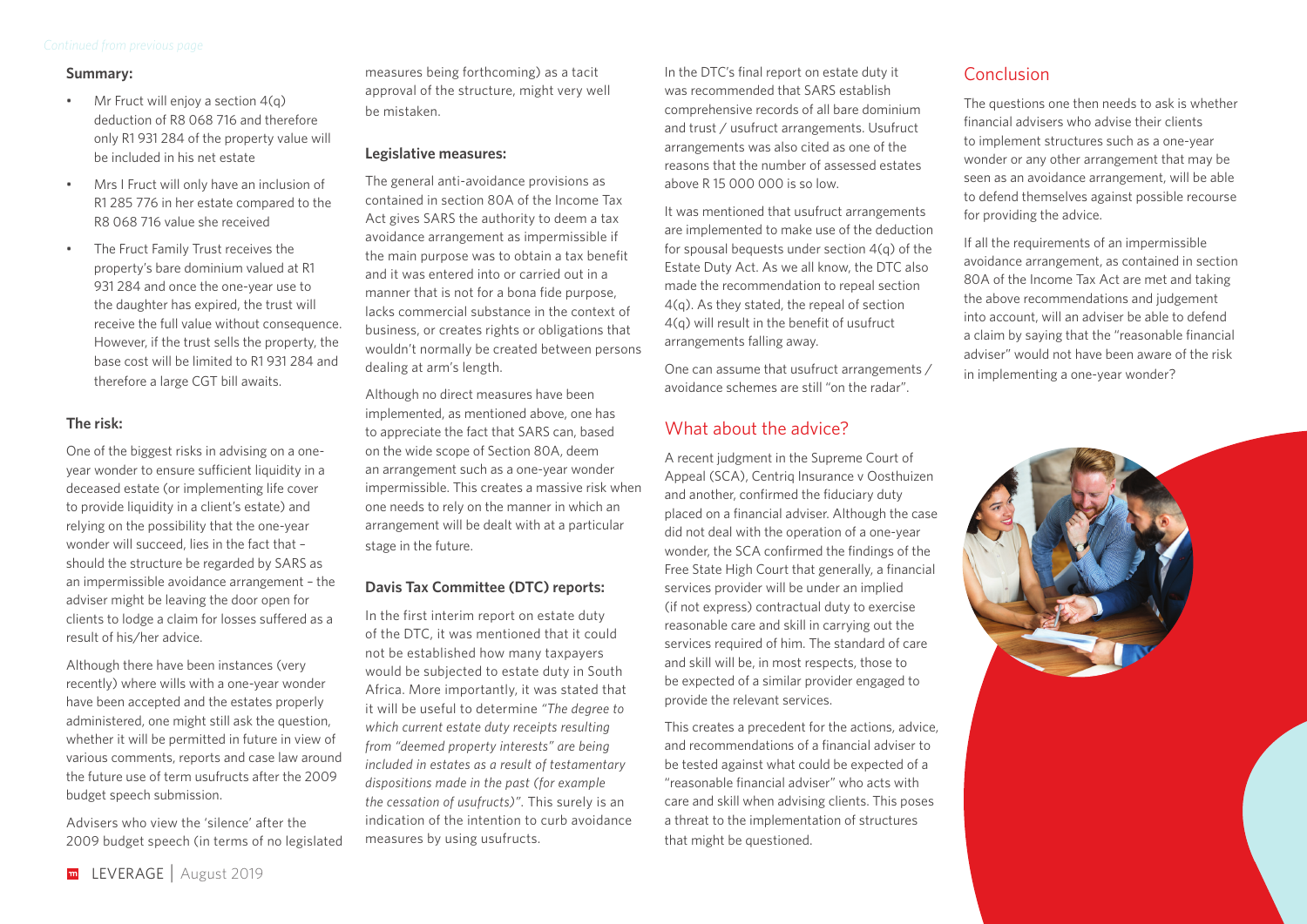# Massing of estates with the intent to create a usufruct, and the consequences thereof

#### By Andre Schoeman, Legal Adviser: Free State

In practice, a farmer and his wife often draft a joint will and stipulate that at the death of the first dying their respective estates should be consolidated and administered as one massed estate. The massed estate is then bequeathed in a certain way, subject to a usufruct (over the whole or a particular portion of the massed estate) in favour of the surviving partner.

After the death of the first dying, the survivor has a choice to adiate (accept) or repudiate (reject) in terms of the joint will. Massing is only carried out if the terms of the joint will are accepted by the survivor, after the death of the first dying spouse. Should the survivor repudiate the terms of the will, massing does not take place and the survivor retains his/her assets, which would have been massed otherwise and also forfeits all benefits that he/she would have received as a result of massing.

It seems like the possible consequences of donation tax is not always thoroughly considered in the event of estate massing. It is important to note that if the survivor's estate is reduced by adiation, the amount by which the survivor's estate is reduced will be deemed to be a donation by the survivor to the beneficiary/heir and the survivor will be liable for donation tax. Such donation comes into effect at adiation and donation tax must be paid within three months after adiation.

#### **Example**

Mr. and Mrs. Massing, married out of community of property, has determined in their joint will that if Mr. X dies first, the farms, movable property as well as liquid assets must be massed and inherited by their the Massing Family Trust, of which Mrs. Massing will be one of the income beneficiaries and the children the capital beneficiaries. The will further stipulates that the house is bequeathed to Mrs. Massing and that the beach cottage is subject to a lifetime usufruct in favour of Mrs. Massing. The remaining cash funds, after completion of the estate, must be divided equally between the children.

Mr. Massing **Mrs. Massing** Mrs. Massing Assets Assets Farm 1 R10 500 000 Farm 4 R11 500 000

The assets and liabilities of Mr. and Mrs. Massing on the date of death of Mr. Massing is as follows:

| ASSELS                |                        | ASSELS         |             |
|-----------------------|------------------------|----------------|-------------|
| Farm 1                | R10 500 000            | Farm 4         | R11500000   |
| Farm 2                | R20 800 000            | Movable assets | R250000     |
| Farm 3                | R35 000 000            | Other assets   | R1000000    |
| <b>Beach Cottage</b>  | R1500000               |                |             |
| House                 | R1 200 000             |                |             |
| <b>Farming Assets</b> | R11000000              |                |             |
| Liquid Assets         | R <sub>2</sub> 000 000 |                |             |
| Total                 | R82 000 000            | Total          | R12 750 000 |
| Liabilities           |                        | Liabilities    |             |
| Mortgages             | R10 000 000            | Nil            |             |
| Production loan       | R15 000 000            |                |             |
| Hire purchase         | R5 000 000             |                |             |
| Total                 | R30 000 000            |                |             |
|                       |                        |                |             |

#### Position if Mrs. Massing adiates:

Value of assets that Mrs. Massing donates as a result of adiation:

| Farm 4         | R11500000            |
|----------------|----------------------|
| Movable assets | R <sub>250</sub> 000 |
| Farming assets | R1 000 000           |
| TOTAL          | R12750000            |

Value of assets that Mrs. Massing receives as a result of adiation

| House                              | R1 200 000 |
|------------------------------------|------------|
| Value of usufruct on beach cottage | R 1231489  |
| <b>TOTAL</b>                       | R 2431489  |